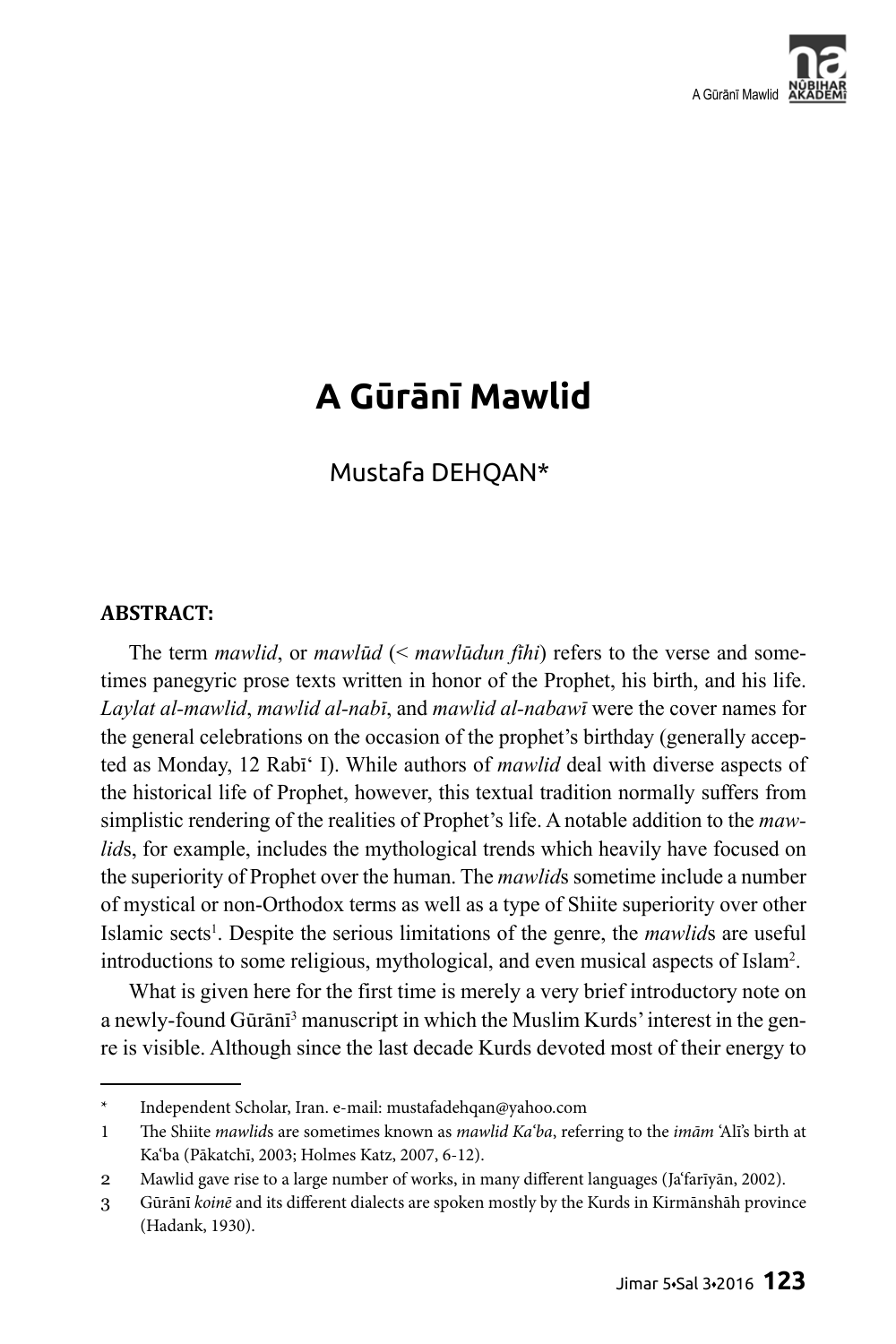

national studies, they also offered important contributions to *mawlid* scholarship, particularly textual studies, such as their editions, rarely accompanied by translations. The rise of attention to the *mawlid* religious texts perhaps is due to the same rise in national identity as *mawlid*s (written in various Kurdish dialects) encourage a popular conception that it is a sign of Kurdish ethnic and cultural boom in the Islamic area. Whatever *mawlid*'s influence may have been, the present Gūrānī manuscript is a respected resource in the tradition and may prove helpful in providing some new aspects of this large body of Kurdish literature.

**Keywords:** mawlid, Gūrānī, Kurdish, religious literature.

#### **PUXTE:**

Têgeha *mewlîd* an jî *mewlûd*ê (*mewlûdun fîhi*) helbest û metnên pexşankî ên methîye ne yên ku derbarê (Muhammed) Pêxember, jidayîkbûna wî û jiyana wî de hatine nivîsîn. *Leylet-ûl mewlîd*, *mewlîda nebî* û *mewlîda nebewî* serenavên pîrozkirina roja jidayikbûna Pêxemberî ne (bi giştî 12î meha Rebîûlewwel, roja dûşemê tê qebûlkirin). Nivîskarên *mewlîd*ê bi alîyên cuda ên jiyana dîrokî ya Pêxemberî ve eleqedar dibin û ev kevneşopiya metnî jî hinek aliyên aşkere yên jiyana Pêxemberî pêşkeş dikin. Servehîyeke girîng a ku li *mewlîd*an hatiye zêdekirin, meylên mîtolojîk in ku serdestiya Pêxemberî ya li ser mirovan nîşan didin. Di hinek *mewlîd*an de hin têgehên mîstîk an jî ne-dirust û herwisa cûreyekî serdestiya Şiîtiyê ya li ser mezhebên din ên Îslamê jî cih digirin.4 Digel hinek kêmasiyên girîng ên vî cûreyê edebî, *mewlîd* destpêkên kêrhatî ne ji bo hinek aliyên Îslamê yên dînî, mîtolojîkî heta muzîkî.<sup>5</sup>

Di vê nivîsarê de li ser destxeteke Goranî<sup>6</sup> ya nûpeydakirî danasîneke kurt hatiye pêşkeşkirin; Kurdên Misilman eleqeyeke zêde nîşanî vî cûreyê edebî didin. Herçend di nava van deh salên borî Kurdan zêdetir berê xwe dabe xebatên neteweyî jî, wan hevkariyên mezin kirin li ser zanyariya *mewlîd*ê; bi taybetî jî bi rêya xebatên metnî ên wekî edîsyon û piçek wergeran. Zêdebûna eleqeya li ser *mewlîd* û metnên dînî, dibe ku ji ber bilindbûna nasnameya neteweyî bin lewre *mewlîd*(ên ku bi gelek zaravayên cuda yên Kurdî hatine nivîsîn) rê li ber têgehiştineke popûler vedike ku ew nîşaneya zêdebûna Kurdan a neteweyî û çandî ye di qada Îslamê de. Bandora *mewlîd* her çi be jî, ev destxeta Goranî çavkaniyeke girîng e di kevneşopiyê de û dibe ku bibe alîkar û hinek aliyên nû bide vî cûreyê berfireh ê edebîyata Kurdî.

**Bêjeyên sereke:** mewlûd, Goranî, Kurdî, edebiyata dînî.

<sup>4</sup> Ji ber jidayîkbûma Îmamê Elî ya di Kabeyê de, mewlîdên Şiî wekî *mewlîda Kabê* jî tên zanîn (Pākatchī, 2003; Holmes Katz, 2007, 6-12).

<sup>5</sup> Mewlîdan di gelek zimanan cuda de rê li ber gelek berheman vekiriye (Ja'farīyān, 2002).

<sup>6</sup> Gūrānī *koinē* and its different dialects are spoken mostly by the Kurds in Kirmānshāh province (Hadank, 1930).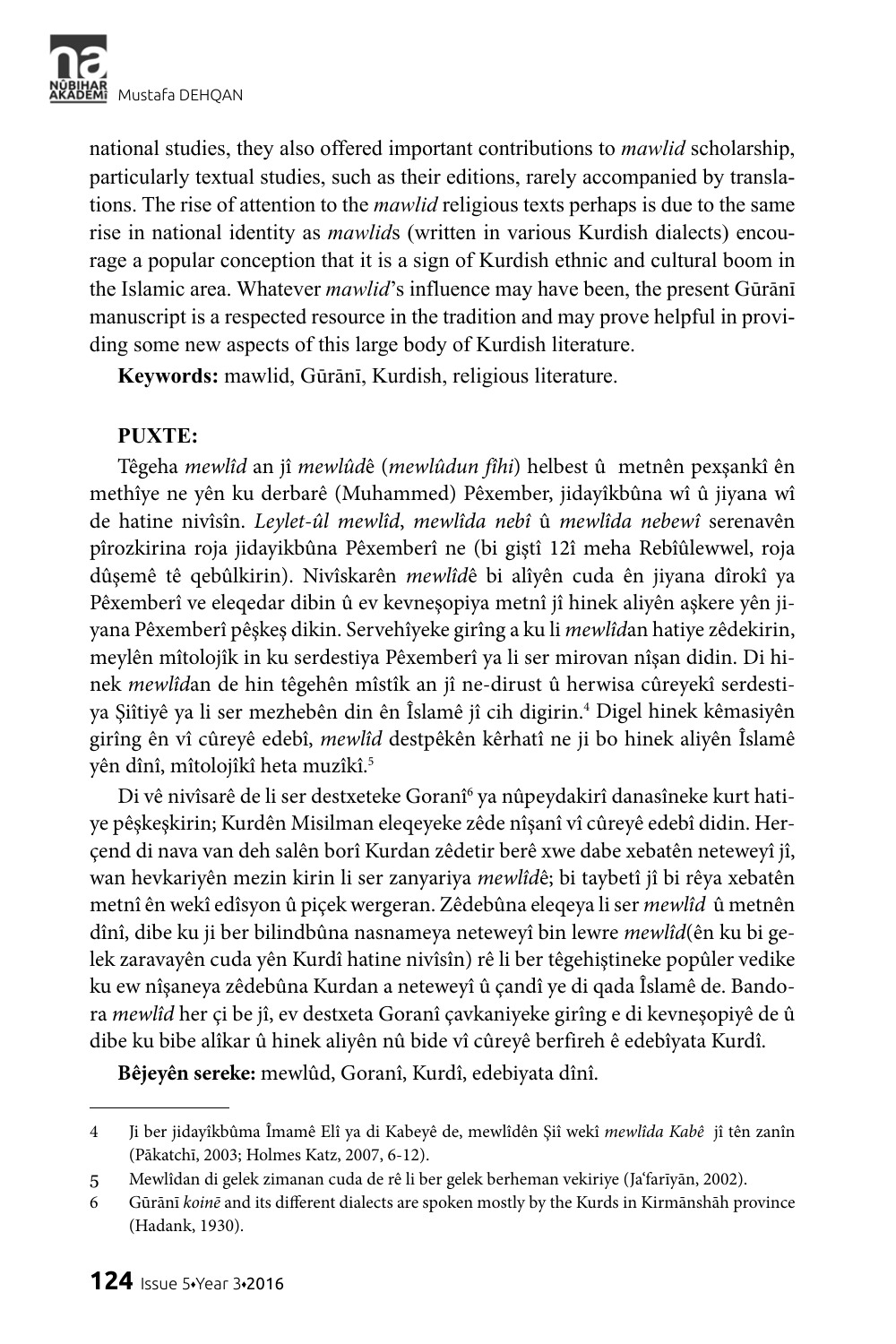

#### **1. Introduction**

Our knowledge of the earliest possible connections between Kurds and the *mawlid* literature is very limited. Possible connections come to mind with the ruler of Arbil, al-Malik Muzaffar al-Dīn Kökbürī, a brother-in-law of the Ayyūbid Salāh al-Dīn, which is said to have endorsed the first celebration of the Prophet in 604/1207-08 (EI2 , VI, 895).

In later periods, there is a clear Kurdish familiarity with the subject which has come to light via the Turkish *mawlid*s. *Mevlid* (*Vesîletü'n-Necât*), the masterpiece of Süleymân Celebi (d.825/1421), for example, since  $9<sup>th</sup>/15<sup>th</sup>$  century is being read and listened with enthusiasm in Turkey (Mazıoğlu, 1974) and should be considered as the first Turkish *mawlid* that would have an impact on Kurdish ones (Çelebi, 1999).

A very clear sample of Kurdish interests in *mawlid*, however, is from much later times. The amicable relations between the *mawlid* and Kurdish ceremonies probably never came to an end as one of the most recited *mawlid*s in Arabic even today is that of Ja'far b. Hasan b. 'Abd al-Karīm al-Barzanjī  $(d.1177/1764)$ , a Barzanjī Kurd of 'Irāq and a respected jurist who served as the Shāfi'ī *muftī* of Medina. The traces of his influence and other members of the Shahrazur Barzanjī family in Medina normally are neglected (van Bruinessen, 1998). Barzanjī's *mawlid*, which is generally known simply as *Mawlid al-Barzanjī* (also entitled as *'Iqd al-Jawāhir fī Mawlid al-Nabī al-Azhar*, or*'Iqd al-Jawāhir fī Mawlid* ä*āḥib al-Hawd wa al-*Kawthar), has been published several times<sup>7</sup>. This has been the subject of a commentary by Barzanjī's descendant Ja'far b. Ismā'īl Barzanjī (1317/1899-1900), another Kurdish Shāfi'ī *muftī* of Medina. It is entitled *al-Kawkab al-Anwar 'alā 'Iqd al-Jawāhir fī Mawlid al-Nabī al-Azhar* (Holmes Katz, 2007, 249, n.6).

Much more attention should, however, be paid to the *mawlid*s written in Kurdish dialects. What is known of the earlier character of Kurdish *mawlid* and of its position within Kurdish literature comes mainly from Kurmānjī sources. The most important one is the *mawlid* (better known as *Mevlidu'n-Nebî*) of Bāta'ī, or Malā Ḥusayn al-Bātī al-Shāfi'ī al-Ḥakkārī<sup>8</sup>. Several other Kurmānjī *mawlid*s are known to us. Of particular importance are Ḥasan Artūshī's *Mevlid-i Nebî Aleyhi's-Selâtü* 

<sup>7</sup> For an unknown manuscript, see MS No 11149/5, Mar'ashī Library, Qum. It is interestingly written on 24 Sha'bān 1250/25 December 1834 by a Kurdish scribe, named Muóammad Chalabī Riêwān b. Muóammad Āghā Katkhudāy Kurdī (Dirāyatī, 2010, x, 377).

<sup>8</sup> There are many published and unpublished sources (Le Coq, 1903, 49-96; el-Batevî, 2006); and MSS. Nos. 4390 and 21 kept at Ankara Milli Kütüphane and Nevşehir-Ortahisar İlçe Halk Kütüphanesi, respectively.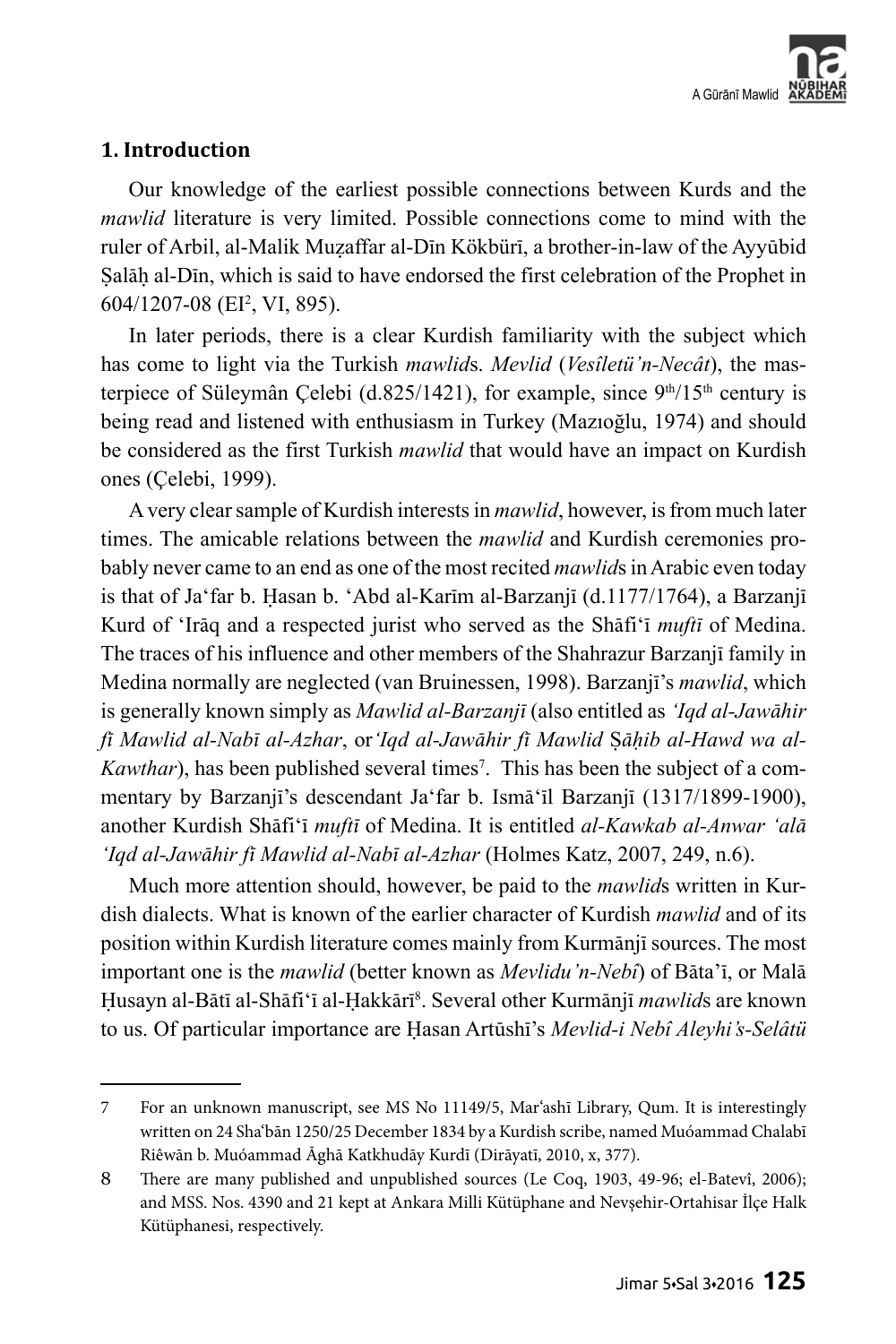

*ve's-Selâm*, Muóammad Amīn al-Ḥaydarī's *Mewluda Nebi*, Sayyid Badr al-Dīn's *Mevlûdâ Kurdî bi Zimanê Gundî*, Muóammad Sirāj al-Dīn's *Dürra Birinci Mewluda Kirmancî* etc. (e.g. Sirâcüddîn, 2009).

It is interesting that the *mawlid* also became widely popular in Zāzākī, whereby an increasing Zāzākīzation took place, from its first attestation in Ahmad Khāsī's *mawlid* to 'Uthmān Afandī's *Biyîşḍ Peygamberî*, Malā Hunij's *Mevlid-i Peygamberî*, Malā Kāmil's *Mevlid-i Nebî*, etc.( Korkusuz, 2004, 63-65; Kirkan, 2011; Xasî, 2012).

The situation with regard to the Sōrānī works, on the other hand, differs from Zāzākī ones. For reasons of poor written literature, only a very few Sōrānī *mawlid*s can be distinguished. Apart the local oral traditions, it was Gūrānī, Persian, and Arabic versions that was adapted and used by Sōrānī communities (Sanandajī, 2002). A famous *mawlid* that enjoyed great popularity in Sinne, in Iranian Kurdistan, is that of Bahā' al-Dīn Shams Qurayshī, written in 1350/1931(Qureyşî, 2011).

In Sōrānī cases, however, one should also state that the existing versions (normally in oral accounts) were so poor that it is hard to show a special characteristic. The term *mewlud* is also used today in and around Sulaymānīyya, Arbil and Kirkūk, in Iraqi Kurdistan, to refer to a gathering in which couplets are sung from a variety of poets on the loose theme of praise for the Prophet. Sōrānī oral *mawlid*s used to be performed in neighborhoods throughout Sulaymānīyya, around the time of the Prophet's birthday as well as such occasions as deaths, anniversaries of deaths, such as *çile*, a gathering forty days after the death of a relative or friend etc<sup>9</sup>.

One also may pay particular attention to the scattered Gūrānī fragments preserved in the Iranian, Iraqi, and some personal libraries. Most of the important Gūrānī manuscripts extant today derive from earlier Kurdish literary tradition. In the case of *mawlid*s, there is, to my knowledge, merely a unique written tradition with the same earlier characteristics; Gūrānī *mawlid*s sometimes are quoted under other titles and names. A standard version, *Mawlid-nāma-yi Haḍrat Ṣalli Alayhi wa Sallam*, for example, exists in MS Tehran, Millī Library, No.7602 (Dig.2417), and remains unpublished (Dirāyatī, 2010, x, 380). The last folios of the manuscript include both an Arabic *ṣalawāt-nāma* and a Kurdish panegyric fragment composed in the honor of Prophet, probably all dating from  $1032/1623$  or  $1302/1885^{10}$ . Let us introduce one.

<sup>9</sup> I would like to thank Andrew J. Bush for his comment and suggestion.

<sup>10</sup> Because of the ambiguities of the script both dates are possible, though the second is preferable to me.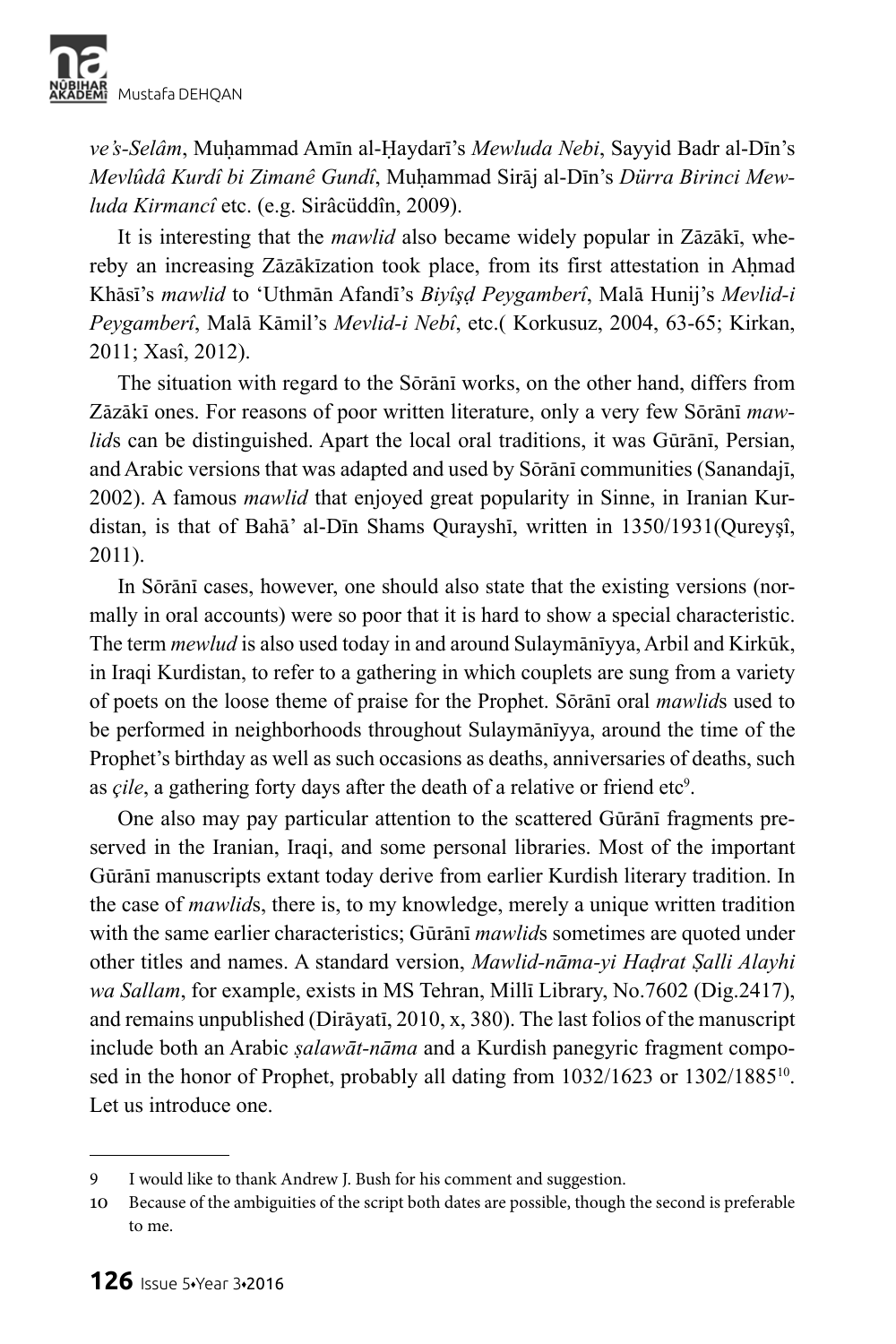

#### **2. Manuscript**

The full text of the Gūrānī *mawlid* in question is preserved in one manuscript, which was very possibly from a Kurdish hand came to enter the Library of Gulpāygānī, in Qum (nearby the shrine of *hadrat* Ma'sūma, the sister of the eighth Shiite *imām*), in Iran. It is merely on the basis of the other manuscripts that we may guess that Khalīfa Shāhrukh Awrāmī was possibly the original depository of the Gūrānī *mawlid*. From other manuscripts of the collection, it is clear that Awrāmī (1953-2012), a Kurdish poet and religious man from Marīwān, had very good relations with the Gulpāygānī Library (Awrāmī, 2006). The Gulpāygānī collection, named after the scholar who acquired it, was built up mainly between 1991 and 2004. The Great Āyat Allāh Muhammad Jawād Sāfī Gulpāygānī (born 1287AH) was a Shiite scholar of Gulpāygān (186 km north-west of Isfahān), having served as theologian by his demise in 1378 AH. A main part of the Library is his own personal books, but it is the later generations of the family, especially Åyat Allāh Hāji Shaykh Lutf Allāh, which founded and extended the Library. Its goal described a reference library for the students of the Shiite theology (*ṭullāb*), containing mainly classical and religious books as may be necessary for their use (Ya'qūbī, 2003).

MS 7120 is an anonymous *mawlid*, named *mawlūd-nāma* and catalogued as *manāqib*. It is written in *nasta'līq* script while the marginal Arabic poems are in *naskh*. The manuscript has been produced by a certain scribe, named Habīb Allāh b. Mīrzā Fath Allāh. The librarians are wrong where they date the manuscript to the  $13<sup>th</sup>/19<sup>th</sup>$  century. In folio 11v., the author assigns it precisely to 1 Dhi al-Hijja 1317/1 April 1900 (MS *awwal Dhi al-Ḥijja al-Ḥarām shab-i Jum'a* 1317).

With the introduction given above, we can proceed with the brief analysis of the sections of the Gūrānī manuscript. The identification of the present text as *mawlidīyya* (*mūlūdīyya*, *mīlādīyya*) is also possible. There is no systematic preference for *mawlidīyya* here. More strikingly, there is no such preference in the appointments made by our anonymous author. It seems that the Gūrānī poem in question is composed in honor of the Prophet because of the anniversary of his birth and in order to recite as a rule after ceremonies marking the *laylat al-mawlid*.

Because of the way in which the subjects mentioned in the text one cannot be absolutely certain of precisely how the author may have treated the writing of the *mawlid*, but from the evidence of his style we can see a number of apparent constructs which are closely akin to the translation of a later work. A preliminary passage is worth citing at length to illustrate this treatment: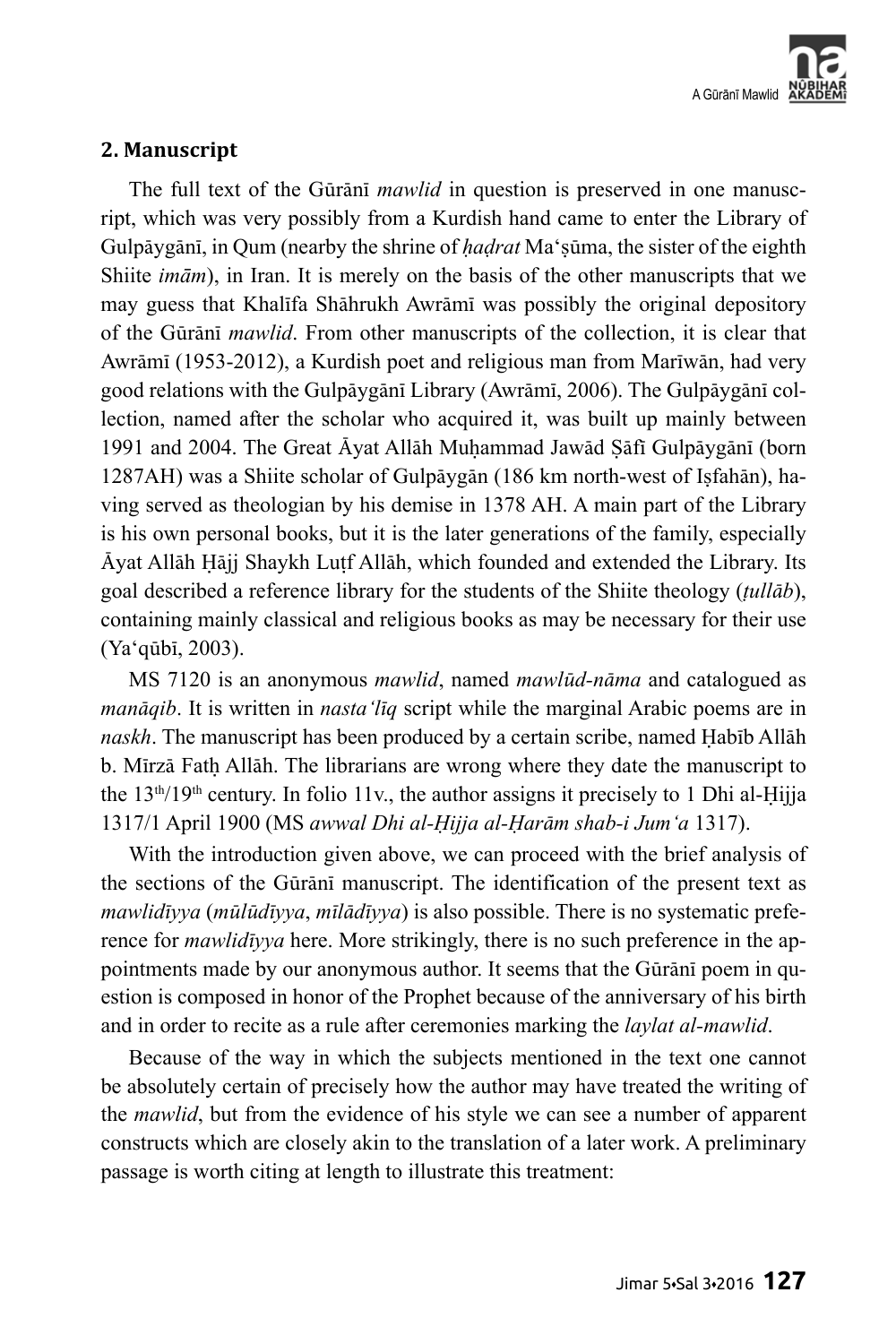

ً ّ هذا کتاب مولودنامه منقول من لغت العربی ّ الی لغت الکردی لیسهل سریعا انتقال الذّهن الاكر اد اليها لنظم النّاظم على قدر عقولهم و الله الموفق و اليه الاسترجاع

Reader became primarily familiar with this Gūrānī *mawlid* through the Arabic notes in the margin. The Arabic poems in the margins of the Gūrānī manuscript may lead one to suggest that it is a translation of Barzanjī's *mawlid* which incorporates elements of popular tradition. Both, for example, refer to the attendance of Mary, Āsiya, and other heavenly handmaidens at the birth of Prophet.

The first two folios of the manuscript (fols.1v.-2r.) include panegyric poetry in Arabic. This panegyric on Muḥammad begins with *tanzīluhū* (incipit: يا رب صلٌ ّ فی الحرم حل من علی (and then provides 50 *bayt*s with the art of rhetoric. The excipit ّ الخلفا :reads کل علی و, then *tamma*. After these introductory stanzas, each *bayt* being a particular sign of Prophet's spiritual life, the Gūrānī poem has begun to be properly recited.

The first folio of the Gūrānī text (fol.2v.) also became familiar with that Arabic practice through another 10 *bayt*s in the margins. A next basic problem lay in the dating of Prophet's birth on a general Sunni belief that related his birth with the twelfth of the month Rabī' I (fol.3r.:مثب دوازهٔ ربیع الاول • روی جهان آما مصطفی مرسل(. From a previous *bayt* of the same folio it is clear that the author refers to the Prophet's appearance in the month of *rabī'* 'spring, time of rejoicing' as an auspicious omen for the Muslims (MS ای ماه مولود ماه خیراتن). The work continues with a description of reading *mawlid* as a meritorious deed which its importance is acknowledged by the Rightly-Guided Caliphs. It is held, the author says, in the highest esteem as reading the Qur'ān itself.

The next folios (3v.-4r.) are constituted by a folk story regarding the *mawlid* under the reign of Hārūn al-Rashīd, the fifth 'Abbāsid caliph, foods and drinks in *mawlid* ceremonies, and an allusion to a certain Sheikh of Basra (MS بشيخ بصرايی)<sup>11</sup> and Fakhr al-Dīn Rāzī (d.606/1209), a famous theologian of Islam, with an apparent encouragement of *mawlid*'s reciting. In the folio 3v., the author used for the first time an Arabic *bayt (ح*لّوا علیه و سلّموا تسلیما • حتّـی تنالوا جنّة و نعیما) to emphasize the harmony especially when the people were reciting the poem. It is frequently repeated thereafter. It is always written in *shanjarf* (red ink).

The next folios (4v.-6r.) cover a few poetries pertaining to Kurdish popular literature in which, because of commemoration, or prayer occasioned by ethical events, the main personality of the story has decided to recite annually the *mawlid* and

<sup>11</sup> Probably the reference is to Hasan of Basra, a well-known Muslim theologian and preacher, born *c*.21/642.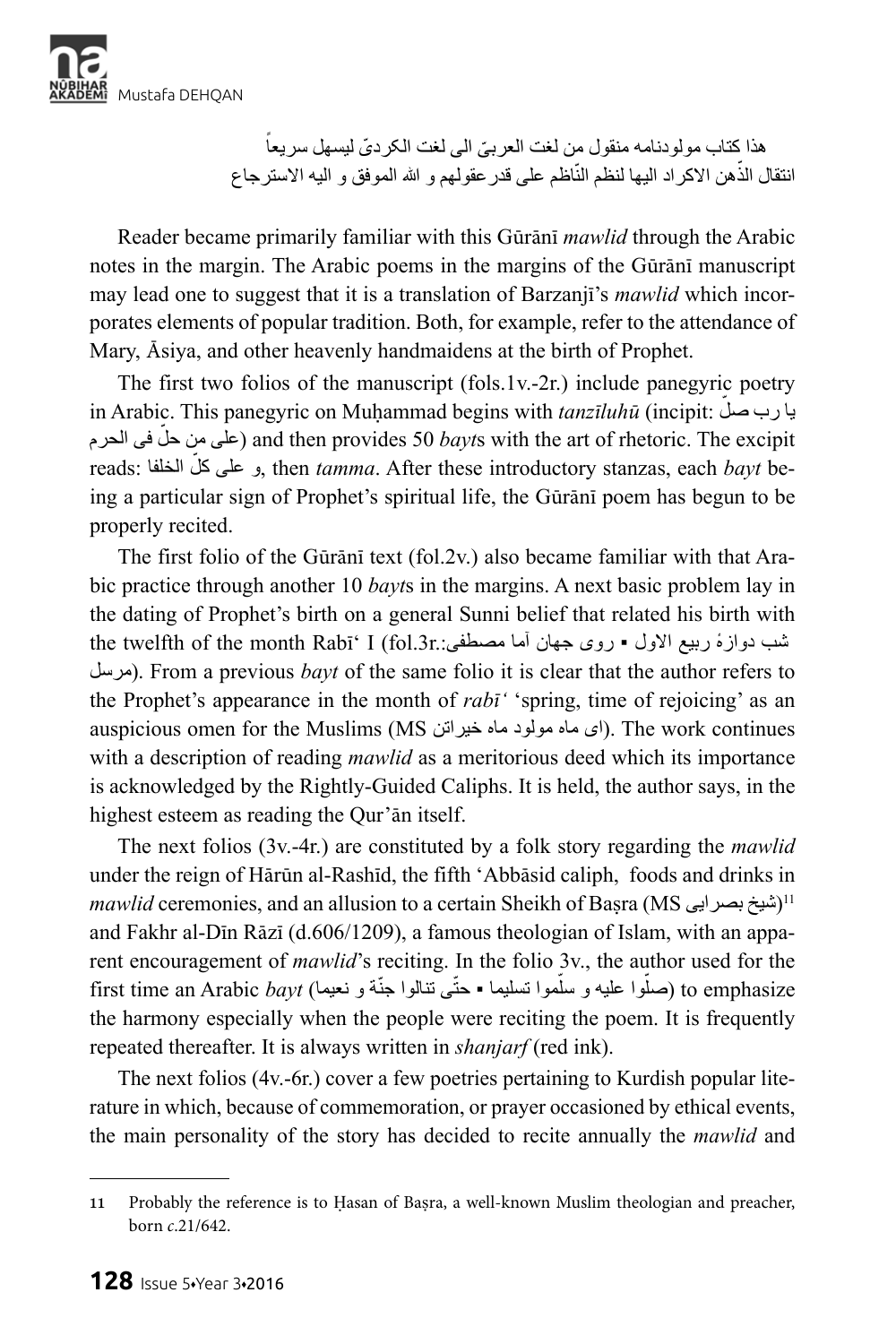

perform the ceremony. In addition to its significance for religious customs and as a witness of the previous presence of *mawlid* issues in the history (particularly when it refers to the reign of 'Abd al-Malik b. Marwān), the stories provide precious information on the use of *mawlid* in order to make a vow to give up bad deeds. The birthday of Prophet as an occasion for pious observances is a late custom for the circulation of alleged Prophetic statements about those acts of piety performed on that occasion. From folio 5v. to the folio 6r., there are 22 Arabic *bayt*s in the margins.

Folio 6v., among other thing, include a wise saying of ibn Mas'ūd al-Gharīb, concerning the high situation of Prophet. In marginal notes there are 12 Arabic *bayt*s as well. The beginning of the main text of the *mawlid* is in the folio 7r., where we have 12 Arabic *bayt*s in the margins. The folios 7v.-8r., constitute 14 Arabic *bayt*s with the compositions in the *mawlid* genre.

The next Gūrānī *bayt*s have been used to construct a narrative of some kind about the creation, Adam, and the creation of the Prophet with a highly colored account of his significance. It seems that a less well-authenticated had*ith* that says Muhammad was a Prophet 'when Adam was between the water and the mud', was to have an influence on this section (Holmes Katz, 2007, 13, 224). Moreover, his family background, 'Abd Allāh and 'Abd al-Mutallib are also distinguished (fols.8v.-9r.). 12 Arabic *bayt*s from the original Arabic *mawlid* are to be found in the folio 8v. Folio 9r., has in the upper register (to the right of the arch) a single Arabic *bayt*.

In the following section (fols.9v.-10r.) the author begins the formal analysis and argumentation of Prophet's mother, Āmina and her pregnancy. As the *mawlid* of Barzanjī, the Prophet's mother Āmina is a significant focus of attention. The folios 9v.-10r., also provide 20 Arabic *bayt*s in their margins.

The base of the further portions of the work (fols.10v.-11r.) is the birth of Prophet and those who regard that birth with veneration: Eve, Mary, Sarah, and Āsiya of Israel. Here the poet inserts a single Arabic *bayt* to the Gūrānī text (بشراك امنه یا سبحان من عطاك ▪ بحملك بمحمد رب السماء هنّاك), very possibly from the main body of the Arabic *mawlid* he had before his eyes as a source of inspiration for his own *mawlid*. It is also mentioned in the margins (fol.9v.). The marginal notes to the folios 10v. and 11r. include respectively 13 and 15 Arabic *bayt*s. There are some Persian words in the margins of the folio 11r.

The last folio (11v.) of the Gūrānī text, with 8 Arabic marginal *bayt*s and a Persian note, interestingly also includes a very brief Persian instruction, giving to the readers of the *mawlid* (MS برخیزند بپا درینجا(, and a Persian *bayt* which indicates the high standing of Prophet's birth in the eyes of the Muslims (MS دنیا در بنهاد قدم ّت .(برحمت ▪ جهان شد از رخ او رشک جن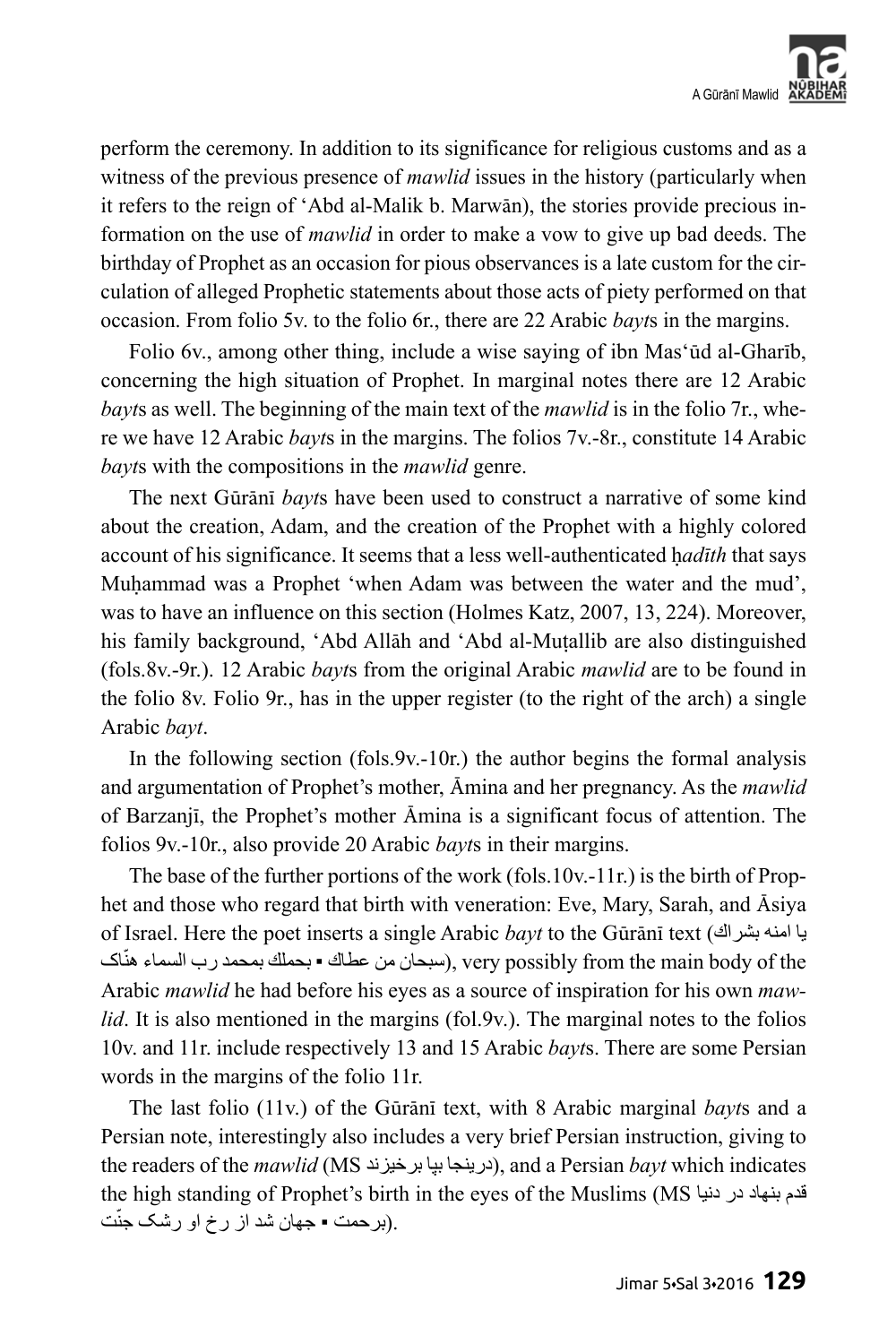

The last section of the text is a *salawa<sup>t</sup>-nama* that our anonymous author offered a Persian advice about its reading after the Gūrānī text. While the existence of such a ã*alawāt-nāma* has separately attracted Kurdish attention, the grouping of the *ṣalawāt-nāma* with the *mawlid* texts supports its consideration as a Gūrānī symbol of *mawlid* collections. The *ṣalawāt-nāma* of Khānāy Qubādī is a specimen of an orthodox Shiite poem in honor of both Muḥammad and 'Alī. To the same category must belong the manuscript of the National Library (MS No.7602) and the '*Aqīda-nāma* of Malā Rahīm Tāyjowzī (Minorsky, 1943, 94; Le Coq, *Kurdische Texte*, 95-96).

The last folio of the manuscript (12r.) provides an Arabic *khātima* in which the name of the scribe, Habīb Allāh b. Mīrzā Fath Allāh, is also given. To my knowledge, he is otherwise unknown.

Important collections of Gūrānī words are found in the present manuscript. A promising study may also be the study of Gūrānī syntax.

#### **3. Conclusion**

Finally, it may be concluded that the Kurds played a major role in the early production of non-Kurdish *mawlid*s. Strong evidence suggests, as shall be seen in the Kurdish tradition, that the Kurds made further additions and alterations to the genre as it was being copied for distribution in subsequent years. It is not clear if the Kurdish attempts led to an actual production or reproduction of the Arabic *mawlid*. However, a second and more fruitful Kurdish attempt was made in the later centuries by the same Kurds. Some useful Kurdish *mawlid*s in different dialects were provided to the Arabic, Persian, and Turkish versions. One of the first authenticated translations of the Arabic *mawlid* is the one presented here.

The present Gūrānī translation is a potent example of the prestige the genre must have had among the Kurdish community and how important it must have been to be included in the religious Gūrānī literature. It is a somewhat literal translation, with some fidelity to the original text as the primary objective. However, it is not an exaggeration to state that formating every Arabic line and its Gūrānī version took more difficulty than the translation itself.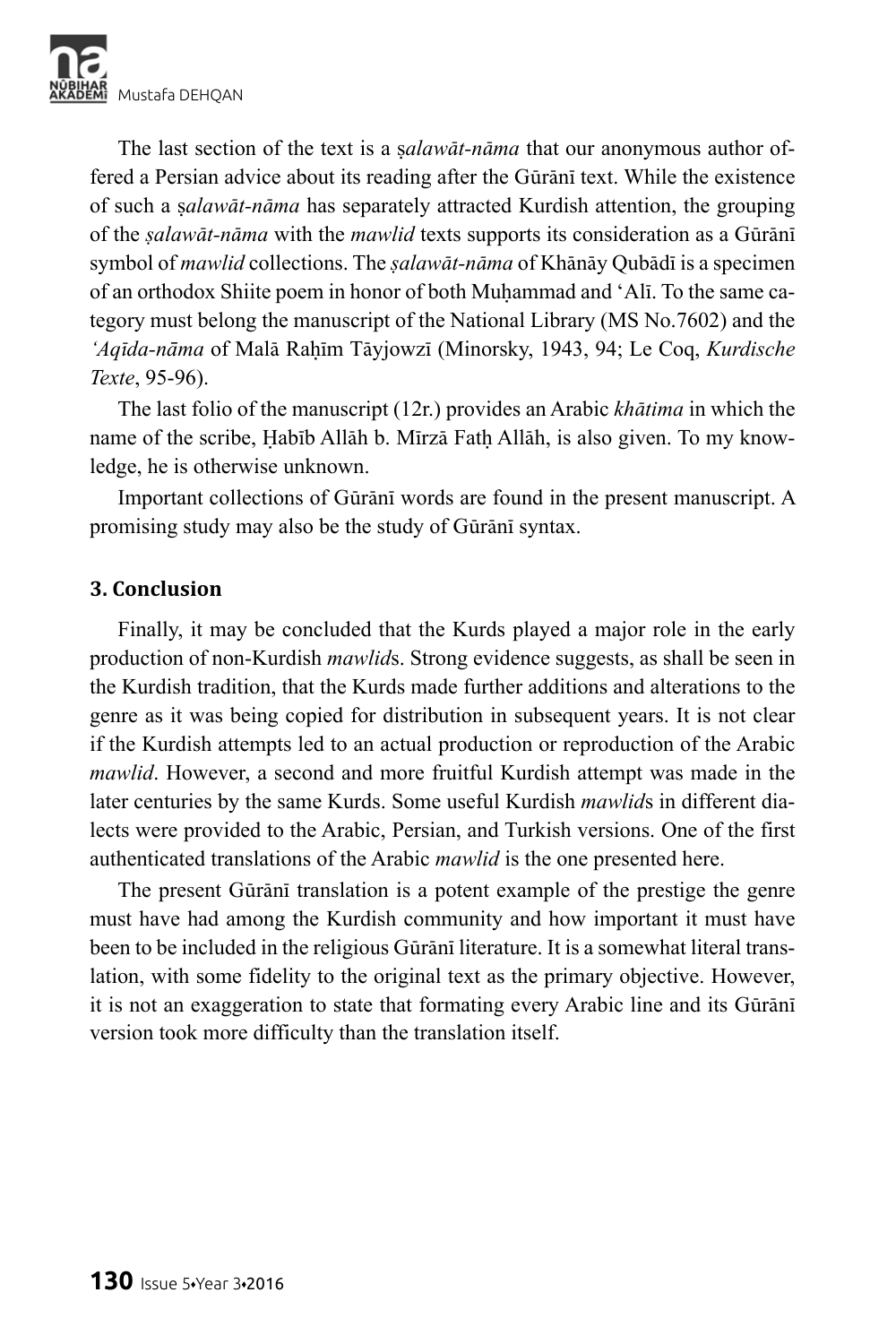

#### **4. References**

- Awrāmī, Sh. (2006). *Shu'ā'-i Mihr-i Ḥusayn dar Adab-i Kurd-i Ahl-i Sunnat*. Tehran: Majma'-i Jahānī-yi Taqrīb-i Madhāhib-i Islāmī.
- el-Batevî, H. (2006). *Mevlid*. Istanbul: Nûbihar.
- Bruinessen, Martin van. (1998). The Impact of Kurdish 'Ulama on Indonesian Islam. *Les annales de l'autre islam 5*, 83-106.
- Çelebi, S. (1999). *Mevlid'i Şerif*. Istanbul: Yolcu Yayınları.

Dirāyatī, M. (2010). *Fihristwāra-yi Dastniwisht-hā-yi Īrān*. Tehran: Kitābkhāna-yi Majlis.

Hadank, K. (1930). *Mundarten der Guran, besonders das Känduläi, Auramani und Badschaläni*. Berlin: Verlag der Preussischen Akademie der Wissenschaften in Kommission bei Walter de Gruyter & Co.

- Holmes Katz, M. (2007). The Birth of the Prophet Muhammad: Devotional Piety in Sunni Islam. London and New York: Routledge.
- Ja'farīyān, J. (2002). Kitābshinākht-i Mawlid al-Nabī. *Kitāb Māh Tārīkh wa Jughrāfīyā 61-62*, 4-25.
- Kirkan, A. (2011). Mewlidê Osman Efendi û Mewlido Zazaki. *Nûpelda 7-8*, 49-55.

Korkusuz, Ş. (2004). *Tezkire-i Meşayihi Amid*, *Diyarbekir Velileri I-II*. Istanbul: Kent Yayınları.

- Le Coq, A. von. (1903). *Kurdische Texte*. Berlin: Gedruckt in der Reichsdruckerei.
- Mazıoğlu, H. (1974). Türk Edebiyatında Mevlid Yazan Şairler. *Türkoloji Dergisi 6*, 31-62.
- Minorsky, V. (1943). The Gūrān. *BSOAS 11*, 75-101.
- Pākatchī, A. (2003). *Mawlid Amīr al-Mu'minīn-Alayhi al-Salām-Nus)ūs) Mustakhrija min al-Turāth al-Islāmī*. Qum: al-Mu'assisat al-'Ālamīyya li-Nahj al-Bilāgha.
- Qureyşî, Biha' el-Dîn Şemsî (2011). *Mewlûd-namey Şems*. Kurdistan: Şeyxî.
- Sanandajī, 'Abd al-Bāqī Badī' Mudīrī. (2002). *Mawlūd-nāma wa Mi'rāj-nāma wa Zindagānī-yi Ḥaêrat-i Rasūl-i Akram*. Sanandaj: Intishārāt Kurdistān.
- Sirâcüddîn, M. (2009). *Dürra Birinci Mewluda Kirmancî*. Istanbul: Dua Yayınları.
- Xasî, E. (2012). *Mevlid*, Ed. H. Sîyabend. Istanbul: Hivda İletişim Yayınları.

Ya'qūbī, 'A. (2003). Guzārishī Kūtāh az Kitābkhāna-yi Āyat Allāh al-'Uz\*mā Gulpāygānī. *Āmūza 2*, 257-64.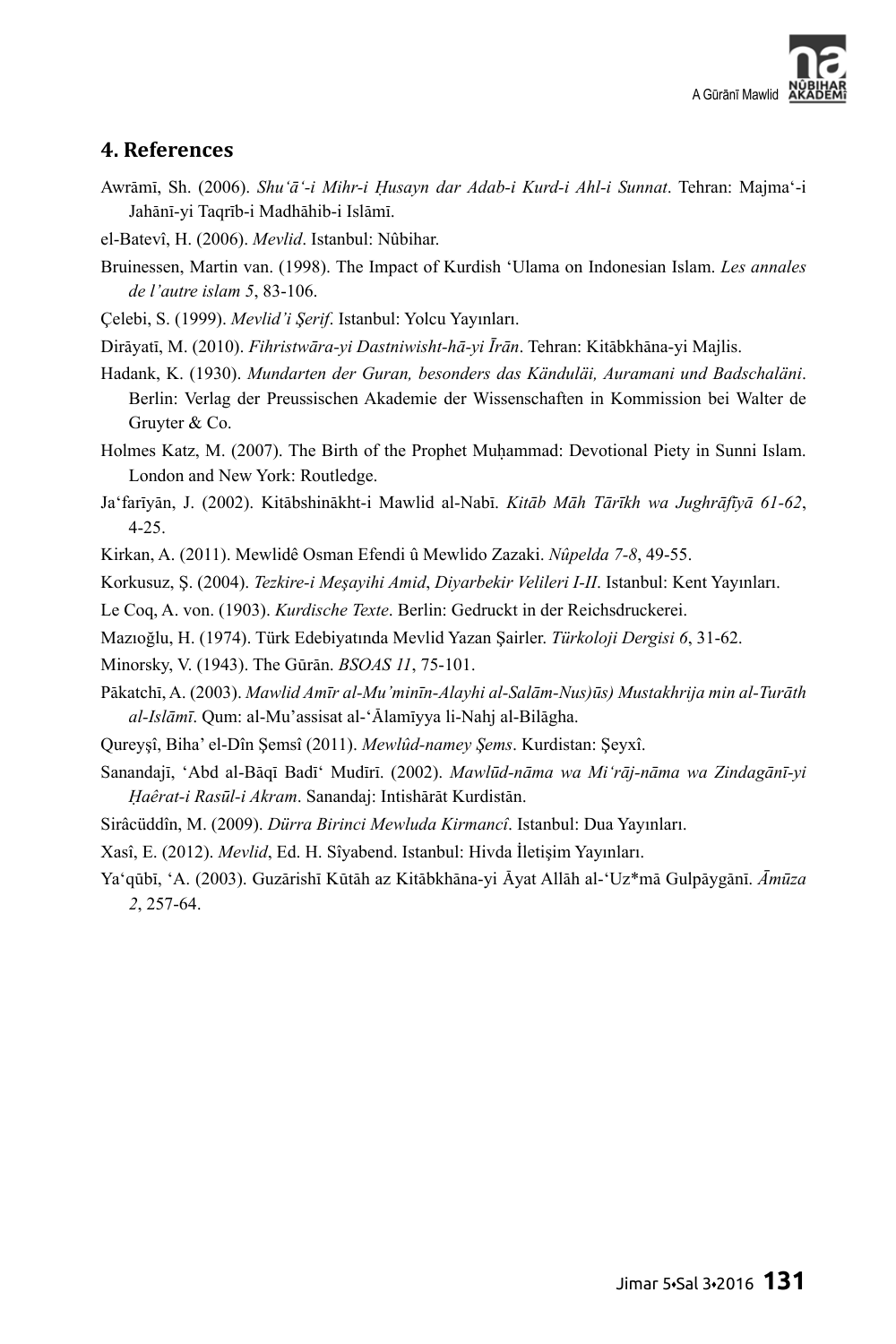

### **Mewlûdeke Goranî / A Gūrānī Mawlid** (Pirtûkxaneya Gulpeyganî/Qum-Îran Gulpaygani Library/Qum-Iran)



fols.1v.-2r.

فانفا يعوده يتساينا يمولوه بار منقول من لفت لعرتي الى لفت الكريجي ليه بل ای ماه مولود او خیان از این سيعاشقال الذين الكراداب المفرا المأعمع ففرام والتذليق التشب معاونة ربيع الدل المحد الملاحات المحصوصات كمأة دهست الناعين irsi رىغا لوز تورند نړین ک<sup>ین</sup>  $\mathcal{L}(\mathcal{E})$  and  $\mathcal{E}(\mathcal{E})$ مرارش بغفائهم  $13123$ بفان نور اكتابتهم الخلش برن وبالمخثر بأفائم بذائع يستضيح الجج م در *بون و دَ* بر دی بر ولرددا ون خلاص البدران محدس فن مدئاك بالإن الأستيلوم بخان برمادا بالت مرخ صاد کی کی ک ر زابتغیر بی منسر این گیتش کردن در زنده به این است می تواند کرده :<br>است شده دوران کنند !<br>است شده دوران کنند ! مردی د شیکایی  $1.111/1$ كالبويطين برادة لما إلى من دورت مفارسات باور و ن<sup>م</sup> های دین اولی - بصدق بورس دیگر داده مؤب شيخ فل الحاجيم  $\frac{1}{2}$ وال برصش مؤم مرنے کرونز پی بائل الانہ منذنبر م المام على دا سے دوجات کردیم بخشوسران بدباركم كان بمبدأ بر سورون کی گیات

fols.2v.-3r.